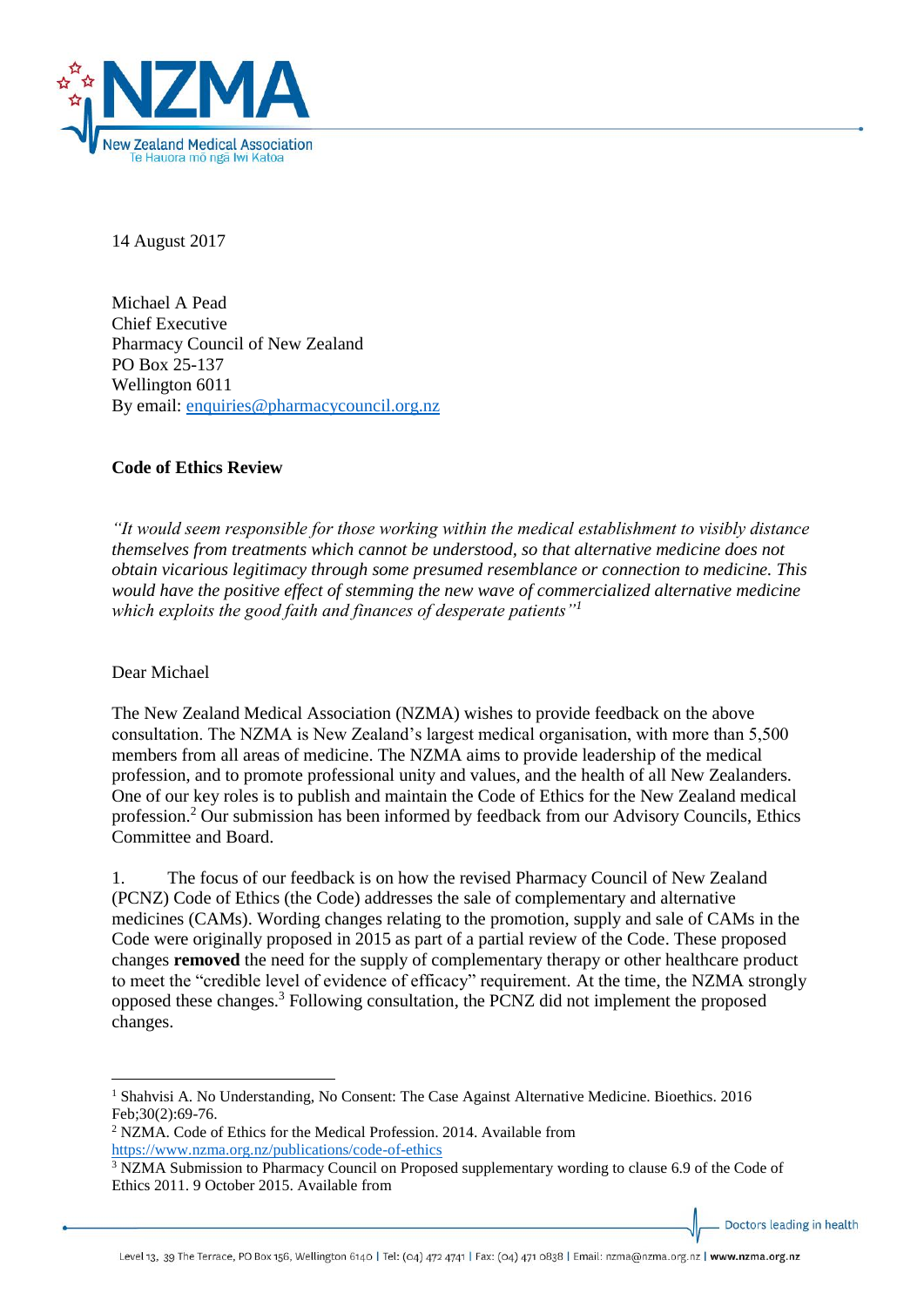2. The current review once again proposes changes relating to the sale of CAMs, as part of a full review of the Code. These changes are listed below.

| <b>Original clauses from 2011 Code</b>             | New and revised clauses in new Code               |
|----------------------------------------------------|---------------------------------------------------|
|                                                    | New definition - therapeutic products: for        |
|                                                    | the purposes of this Code the term refers         |
|                                                    | collectively to medicines, as well as the wider   |
|                                                    | range of products that are, or are represented    |
|                                                    | as having been, manufactured for bringing a       |
|                                                    | health benefit to users, including                |
|                                                    | complementary and alternative medicines           |
| <b>Clause 1.7</b> Only supply a medicine,          | <b>Clause 1g:</b> before recommending, supplying  |
| complementary therapy, herbal remedy or            | or promoting a therapeutic product, considers     |
| other healthcare product to a patient when you     | available evidence, supports the patient to       |
| are satisfied that the patient understands how     | make an informed choice and only supplies a       |
| to use it safely and appropriately                 | product when satisfied that it is appropriate,    |
|                                                    | and the person understands how to use it          |
|                                                    | correctly                                         |
| <b>Clause 6.9</b> Only purchase, supply or promote | <b>Clause 4h:</b> ensures that when providing any |
| any medicine, complementary therapy, herbal        | therapeutic product or other healthcare           |
| remedy or other healthcare product where           | product that the health and wellbeing of the      |
| there is no reason to doubt its quality or safety  | patient is the primary consideration and that     |
| and when there is credible evidence of             | the benefit of use outweighs the risk             |
| efficacy.                                          | New clause 4hh: ensures that the quality and      |
|                                                    | safety of any therapeutic product or healthcare   |
|                                                    | product supplied can be assured                   |

We note that the above changes are accompanied by amendments to the PCNZ's statement and protocol on CAMs. We have included this entire statement and protocol in an Appendix for the benefit of our members. We understand that the PCNZ gives equal weight to its statements and the Code.

3. The net effect of the PCNZ's proposed revisions, even when taking into account the updated statement and protocol on CAMs, is a considerable weakening of the evidence requirements for CAMs compared with the 2011 Code. Of particular concern is the scrapping of Clause 6.9 requiring credible evidence of efficacy. While the replacement clauses 1g, 4h and 4hh do require a pharmacist to consider available evidence, ensure the health and wellbeing of the patient is the primary consideration, that the benefit of use outweighs risk, and that the quality and safety can be assured, these provisions, though welcome, do not suffice. While the updated PCNZ statement and protocol on CAMs provides expanded guidance on the expectations regarding CAMs, clause 13 permits the supply of CAM products that have no current evidence of proven efficacy.

4. While the PCNZ has sought alignment between the new Code and the Pharmaceutical Society of Australia's 2017 Code of Ethics, we note that the Australian Code retains the requirement for a credible evidence of efficacy.<sup>4</sup> We are interested to know the reasons why the PCNZ has opted to deviate from this particular clause and thus diverge from the Australian Code.

**.** 

[https://www.nzma.org.nz/\\_\\_data/assets/pdf\\_file/0006/44781/subPharmacy-Council-Proposed-Supplementary](https://www.nzma.org.nz/__data/assets/pdf_file/0006/44781/subPharmacy-Council-Proposed-Supplementary-wording-to-Code-of-Ethics.pdf)[wording-to-Code-of-Ethics.pdf](https://www.nzma.org.nz/__data/assets/pdf_file/0006/44781/subPharmacy-Council-Proposed-Supplementary-wording-to-Code-of-Ethics.pdf)

<sup>4</sup> Pharmaceutical Society of Australia. Code of Ethics for Pharmacists. Integrity principle 1, clause h (p14), February 2017. Available from<https://www.psa.org.au/downloads/codes/PSA-Code-of-Ethics-2017.pdf>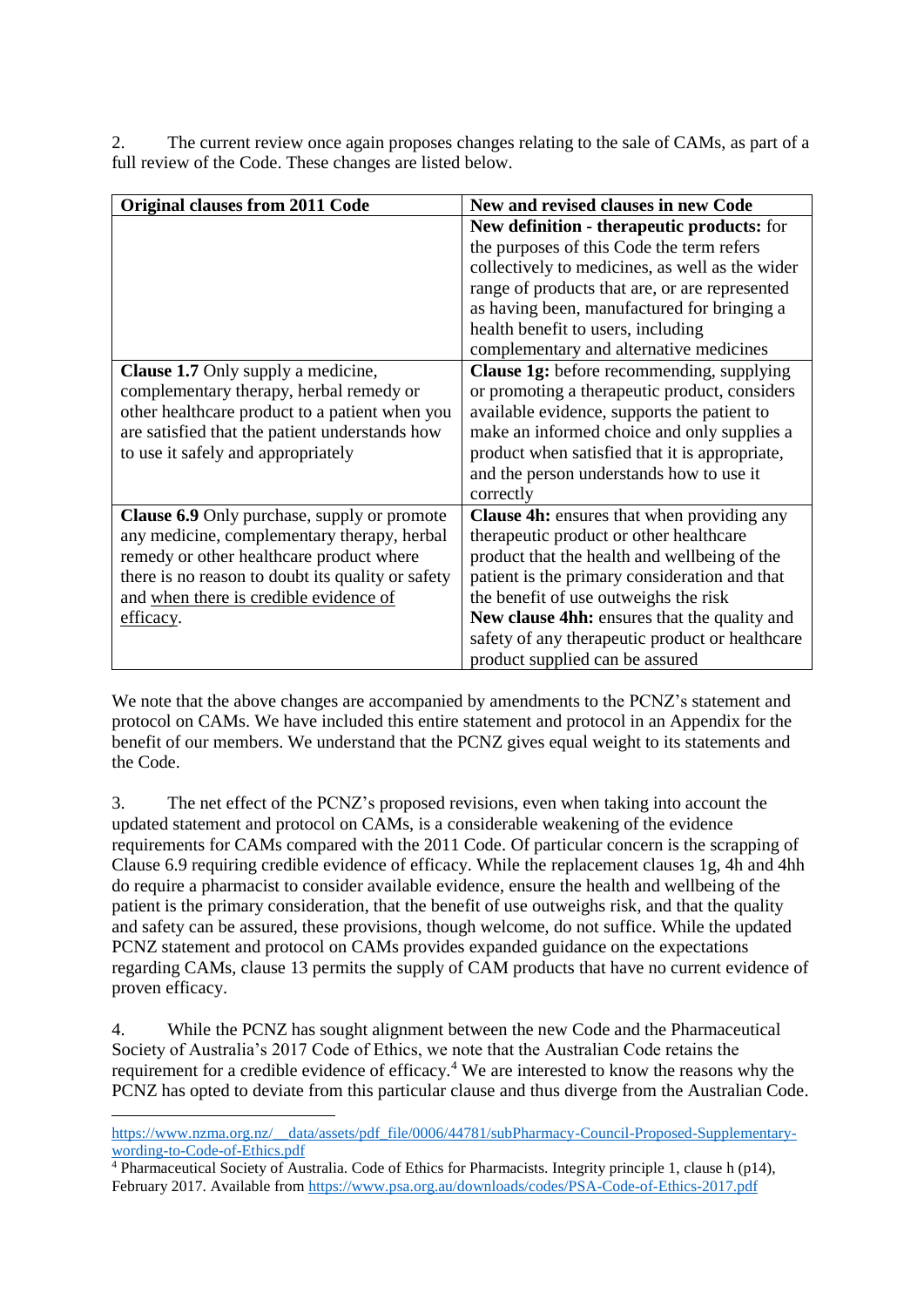5. The NZMA remains strongly opposed to the changes relating to CAMs that are being proposed by the PCNZ in the revised Code. The use of credible evidence to inform and base  $\frac{1}{2}$  decisions about healthcare is a core value of the NZMA.<sup>5</sup> This is true whether the decisions relate to policy or treatment. It is our view that CAMs, currently unregulated in New Zealand, are the antithesis of evidence-based medicine. In the following paragraphs, we elaborate on our opposition to the changes being proposed relating to the provision of CAMs.

6. We have major reservations with the PCNZ's proposal to include CAMs under the definition of 'therapeutic products'. We contend that doing so is misleading and confusing. The term 'therapeutic' has intrinsic connotations of effectiveness in treating a disease or alleviating a symptom, above and beyond the placebo effect. Furthermore, 'therapeutic product' is currently defined by Medsafe as products that have a therapeutic purpose, and is therefore captured under the Medicines Act, which explicitly regulates anything that is deemed to be for a therapeutic purpose.

7. The proposals are particularly concerning given the current lack of regulation of CAMs in New Zealand. By contrast, Australia regulates such products under the Therapeutic Goods Administration. Nevertheless, the Natural Health and Supplementary Products Bill is currently awaiting its second reading in New Zealand. When passed, the Bill will require that health benefit claims made for natural health and supplementary products be supported by scientific or traditional evidence. Despite pointing out various deficiencies with the accompanying regulations, we have welcomed the proposed requirement that all health claims for natural products **must** be supported by evidence.<sup>6</sup> It is our view that the proposed wording changes to the PCNZ Code of Ethics are at odds with the intent of this Bill.

8. We believe that the proposals under consideration will further contribute to the inappropriate legitimisation of CAMs by being offered for sale in dispensing pharmacies. The presence of these products on the shelves is likely to be perceived as an emphatic endorsement by a mainstream and trusted healthcare professional community. New Zealanders already have poor health literacy.<sup>7</sup> Many patients are unlikely to know the important differences between prescribed medications and CAMs.

9. Following a review of pharmacy regulation and remuneration by the Department of Health in Australia,<sup>8</sup> the perception of reliability and efficacy of CAMs based on the status of the pharmacy as a healthcare provider was identified as contributing to a risk of harm. With respect to homeopathy, the interim report states that:

*The only defence put to the Panel regarding homeopathy was that it was harmless and able to be used as a placebo in certain circumstances. The Panel does not believe that this argument is sufficient to justify the continued sale of these products in pharmacies that supply PBS medicines. In particular, the Panel notes that the supply of homeopathic products through pharmacies is not benign but, rather, risks creating a perception of* 

<sup>6</sup> NZMA. The regulation of Natural Health Products. Submission to the Ministry of Health. 15 February 2016. Available from [https://www.nzma.org.nz/\\_\\_data/assets/pdf\\_file/0009/47079/NZMA-Submission-on-the](https://www.nzma.org.nz/__data/assets/pdf_file/0009/47079/NZMA-Submission-on-the-regulation-of-natural-health-products.pdf)[regulation-of-natural-health-products.pdf](https://www.nzma.org.nz/__data/assets/pdf_file/0009/47079/NZMA-Submission-on-the-regulation-of-natural-health-products.pdf)

**.** 

<sup>5</sup> NZMA backs call for evidence-based policy making. Available from [https://www.nzma.org.nz/news-and](https://www.nzma.org.nz/news-and-events/media-releases/nzma-backs-call-for-evidence-based-policy-making)[events/media-releases/nzma-backs-call-for-evidence-based-policy-making;](https://www.nzma.org.nz/news-and-events/media-releases/nzma-backs-call-for-evidence-based-policy-making) Where's the evidence? NZMA Digest, July 2016. Available from<https://www.nzma.org.nz/advocacy/from-the-chair/wheres-the-evidence>

<sup>&</sup>lt;sup>7</sup> NZMA. Improving health literacy. Policy Briefing. March 2017. Available from <https://www.nzma.org.nz/publications/improving-health-literacy>

<sup>8</sup> Department of Health, Australian Government. Review of pharmacy remuneration and regulation. June 2017. Available from<http://www.health.gov.au/pharmacyreview#InterimReport>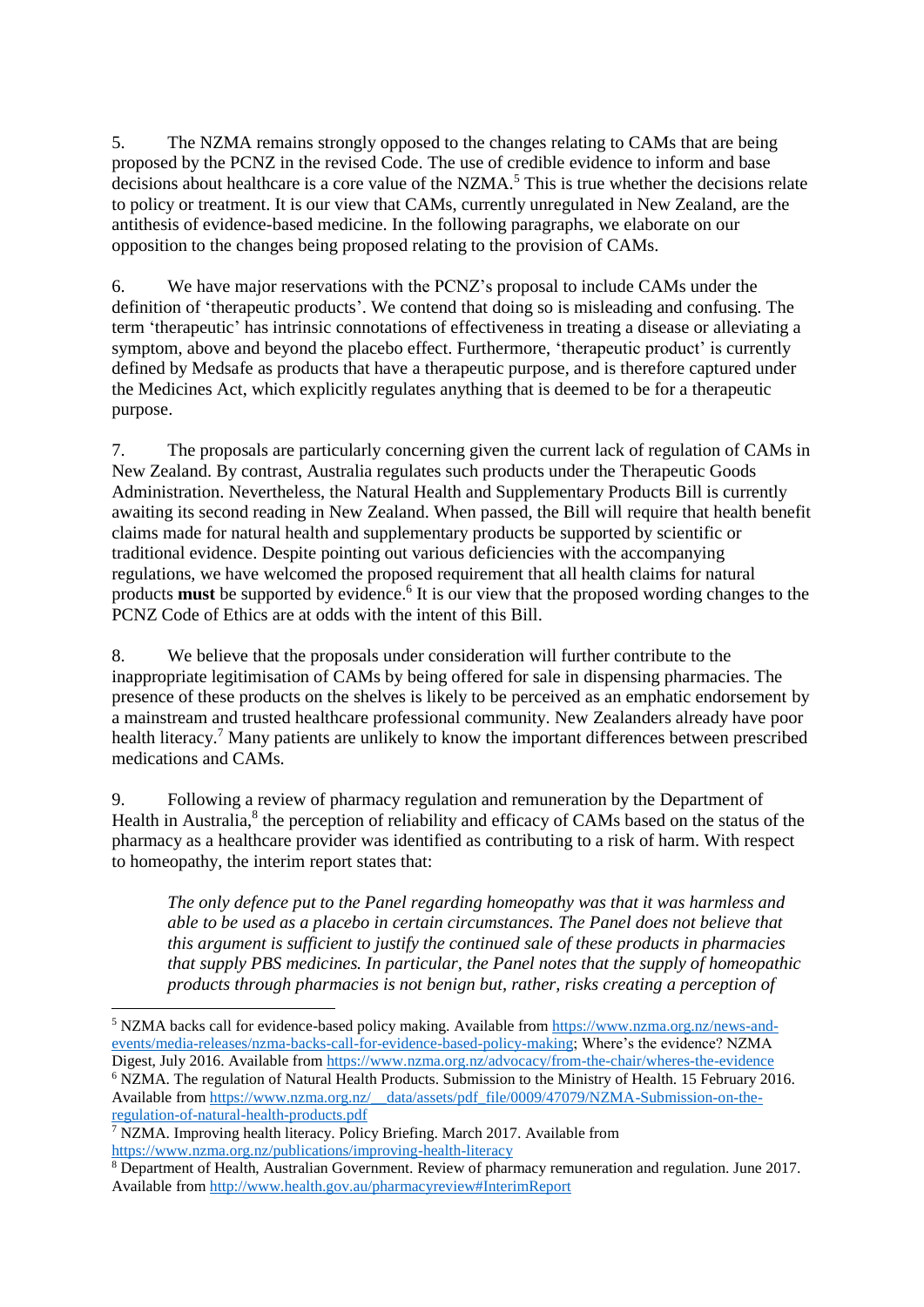*reliability and efficacy in the mind of the consumer based on the status of the pharmacy as a healthcare provider. This may encourage patients to choose a homeopathic product over a conventional medicine with robust evidence of efficacy, which creates a risk of harm to the patient's health.*

10. As valued members of the multi-disciplinary health care team, pharmacists have an important role in improving the health outcomes of all New Zealanders. The profession is regulated, has a rigorous scientific training and is increasingly seeking to operate at the top of scope by seeking to take on tasks such as prescribing and the provision of other complex services. Pharmacists should not, therefore, also be selling therapeutic products that are known to be ineffective. We believe that allowing them to do so is contrary to the profession's own aspirations, including of trustworthiness and professionalism. More broadly, it undermines the social contract between the public and the profession. The pharmacist is trusted by patients and other members of the healthcare team precisely because of their scientific training. The sale of products that pharmacists know do not work is inconsistent with the high trust healthcare professional the public expects and the profession requests.

11. Our interpretation of the proposed wording changes is that the weakening of evidence requirements for CAMs is inconsistent with several principles of the PCNZ Code, particularly principle 1 ("Make the health and well-being of the patient your first priority") and principle 6a ("Maintain contemporary knowledge of evidence-based practice"). The proposed changes are also at odds with the NZMA Code of Ethics, which states as an overarching principle that doctors must "adhere to the scientific basis for medical practice while acknowledging the limits of current knowledge and contributing responsibly to innovation and research". The proposed changes also risk undermining collaborative initiatives between pharmacists and doctors. We draw the Council's attention to the joint vision statement by the Pharmaceutical Society of New Zealand and the New Zealand Medical Association,<sup>9</sup> which states that "Both professions will support the stated codes and policy positions of the ethics of each and will seek alignment".

12. We note that the PCNZ states that amendments to its statement on CAMs are based on the patient screening tool in the Medical Council of New Zealand Statement on CAMs. It appears that the PCNZ has cherry-picked from the MCNZ Statement on CAMs, as the revised Code fails to include perhaps the most important sub clause of the MCNZ statement on CAMs. This sub clause states that when treating patients, doctors must "*ensure that the [complementary or alternative] treatment is efficacious, safe and cost-effective*".<sup>10</sup> We are aware that the MCNZ is currently consulting on a revised statement on CAMs. The requirement to ensure that a treatment is efficacious appears unchanged in the proposed revised statement.

13. The business model of community pharmacy in New Zealand entails the retail of various products in addition to subsidised dispensing of pharmaceuticals. It means there are serious conflicts of interest with the sale of CAMs in pharmacies. This is a further reason why we believe it essential to provide the public with the highest levels of ethical protection. We do not believe that it is acceptable for a pharmacist to dispense medications that are prescribed by a doctor while at the same time selling CAMs that they know lack credible evidence of efficacy. Co-locating CAMs and evidence-based medicines in pharmacies, with both categories being sold by

**.** 

<sup>9</sup> Pharmaceutical Society of New Zealand & the New Zealand Medical Association. Vision 2020 Partnership for Care: Pharmacists and Doctors Working Together. Available from

[https://www.nzma.org.nz/\\_\\_data/assets/pdf\\_file/0004/37669/Partnership-for-care-2020-Pharmacists-and-](https://www.nzma.org.nz/__data/assets/pdf_file/0004/37669/Partnership-for-care-2020-Pharmacists-and-Doctors-working-together-2014-Vision-Printer.pdf)[Doctors-working-together-2014-Vision-Printer.pdf](https://www.nzma.org.nz/__data/assets/pdf_file/0004/37669/Partnership-for-care-2020-Pharmacists-and-Doctors-working-together-2014-Vision-Printer.pdf)

<sup>&</sup>lt;sup>10</sup> Medical Council of New Zealand. Statement on complementary and alternative medicine. March 2011. Available from [https://www.mcnz.org.nz/assets/News-and-Publications/Statements/Complementary-and](https://www.mcnz.org.nz/assets/News-and-Publications/Statements/Complementary-and-alternative-medicine.pdf)[alternative-medicine.pdf](https://www.mcnz.org.nz/assets/News-and-Publications/Statements/Complementary-and-alternative-medicine.pdf)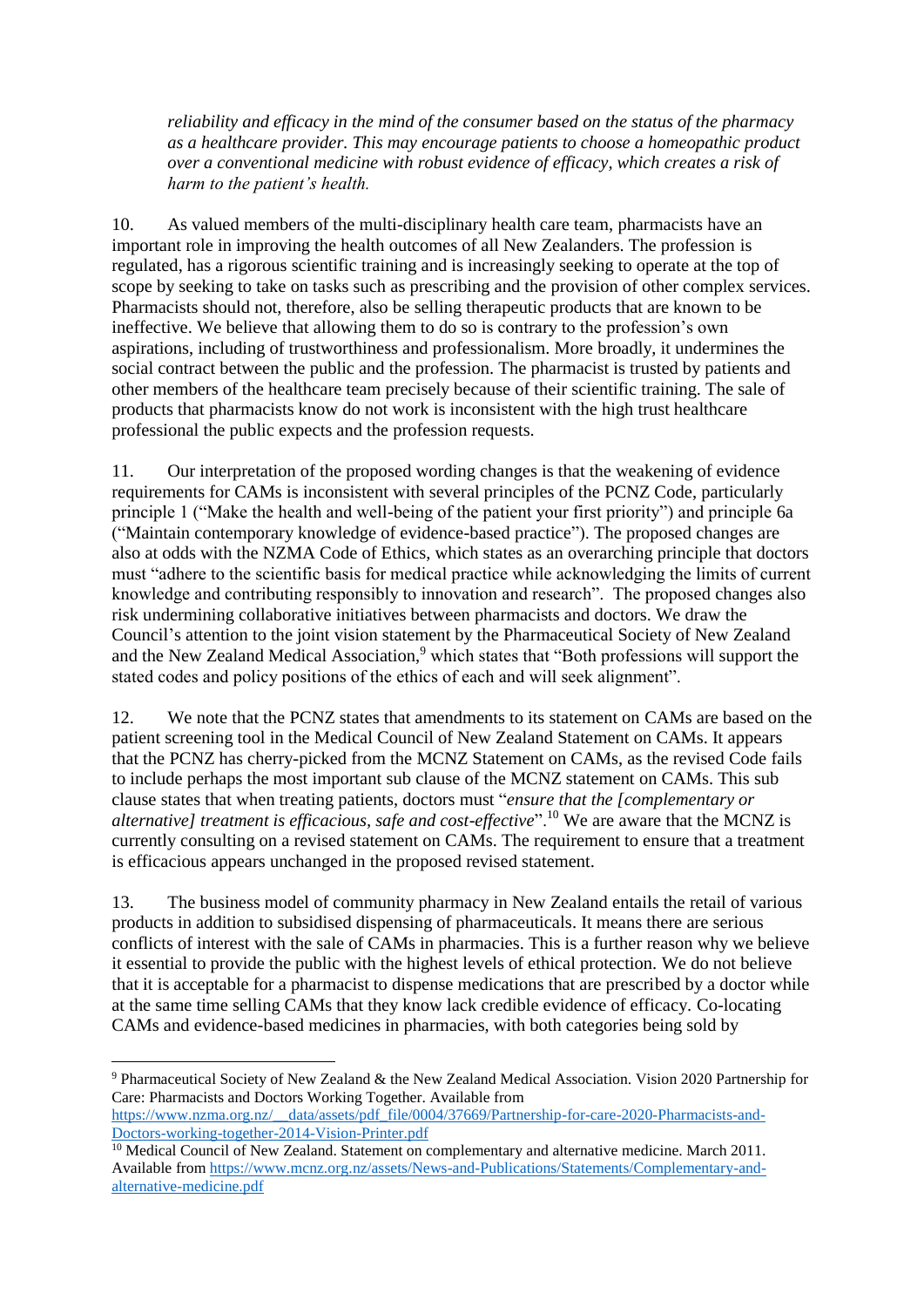pharmacists, gives inappropriate legitimacy to CAMs. It is worth noting that one reason that prescribing has traditionally been separate from dispensing is to protect against the harms and perverse incentives that can arise when both activities are undertaken by a single person.

14. While the suggestion to support a patient to make an informed choice with regard to CAMs seems attractive, this is not an adequate substitute for a credible level of evidence. We also question its feasibility, including how it would be implemented, monitored and enforced in a busy community pharmacy setting. Will pharmacists provide purchasers with systematically-derived scientific evidence of poor/nil efficacy for many complementary therapies they are selling, such as the evidence available in the Cochrane reviews? We also draw attention to issues such as publication bias, poor quality trials and regression fallacy, which are of particular relevance for complementary and alternative therapies.

15. We understand that the Code and Statement apply only to pharmacists. Yet many transactions in pharmacies occur between patients and pharmacy assistants or technicians. Oversight or operating procedures are not flagged in these documents. We believe that the practical challenges around oversight of these staff are another strong reason why CAMs supplied in a pharmacy should have credible evidence of efficacy.

16. We understand that patient autonomy and freedom of choice are being advanced as the rationale for the proposed rewording to the Code. We believe these are largely spurious arguments on which to remove the requirement for credible evidence of efficacy. Given the huge amount of marketing by the CAM industry, including TV infomercials, a massive imbalance in the volume and accessibility of public information on CAMs works in favour of the industry and against well-informed free choice by patients. Furthermore, CAMs are already available to people to purchase at other outlets, such as health food shops and supermarkets.

17. A recent paper in *Bioethics* concludes that informed consent—an essential enabler of patient autonomy—is not possible for 'alternative medicine' treatments, as they do not draw on plausible biological mechanisms.<sup>11</sup> Without understanding, or even the possibility of such understanding, the author argues that true informed consent is impossible. The author concludes that it is unethical for medical professionals to offer alternative medicine treatments. While the mechanisms of action for some conventional treatments may not yet be fully understood, such treatments do have posited causal narratives and explanations drawing on well-established scientific foundations. The same cannot be said of 'alternative medicine' treatments.

18. There is an important distinction that must be made between ethics and the law. While the law may allow for the sale of complementary therapies in pharmacies, this should not be conflated with the ethics of selling such products in pharmacies. Nor should ethics be used in an attempt to address a legislative or regulatory deficiency. We agree that it is not ideal for people to purchase complementary therapies via the internet, where they may lack sufficient information about the product and alternative treatment options. But amending the PCNZ Code of Ethics is not the appropriate means to address this—particularly when it leads to a weakening of the requirements for the supply of CAMs in pharmacies.

19. We draw attention to another recent paper in *Bioethics* that describes the significant ethical problems with the advertising and selling of CAMs.<sup>12</sup> The authors concluded that "*market interactions, in order to be considered ethical, need to involve products that actually work, that* 

<sup>1</sup> <sup>11</sup> Shahvisi A. No Understanding, No Consent: The Case Against Alternative Medicine. Bioethics. 2016 Feb;30(2):69-76.

<sup>&</sup>lt;sup>12</sup> Macdonald C, Gavura S. Alternative Medicine and the Ethics of Commerce. Bioethics. 2016 Feb;30(2):77-84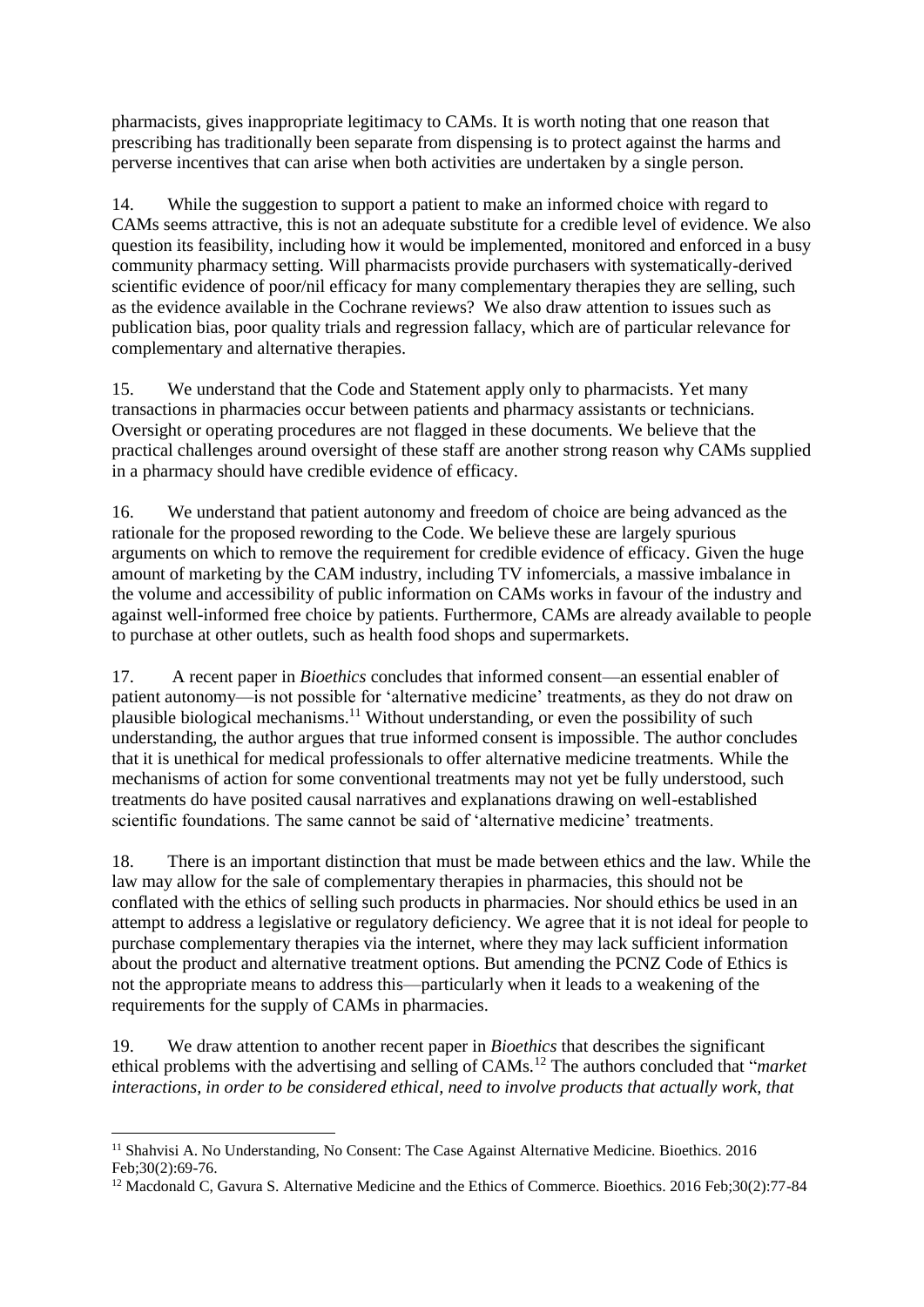*are advertised honestly, and that do not have undue effects on innocent third parties. Many examples of CAM fail on one or even all of those counts*".

20. We are also concerned at the impact of the proposed changes relating to CAMs on health equity.<sup>13</sup> Patients who are least likely to consult a doctor may end up being more likely to purchase costly 'healthcare' products from their pharmacy that do not work, when least able to afford these products yet most at risk of poor health outcomes. The proposal also undermines the wider health sector's efforts to improve health literacy. These are societal harms associated with the proposal. We note that the Pharmacy Council has an overriding duty to protect the public and promote good pharmacist practice. We also note that the Council's vision is 'Safe Effective Pharmacy Practice'. It is our view that the proposals are counter to the Council's duty and vision.

21. Finally, we suggest that the PCNZ consider moving from a position of non-maleficence to beneficence. This would mean not just doing no harm (which is sometimes advanced as a justification for CAMs) but actually doing good (which moves to doing things that have an evidence base). It would mean the Council would be holding the profession to account and taking a position of no tolerance for non-evidence based products / treatments. We believe this would be in keeping with the professionalism expected of an important and trusted healthcare profession.

22. In summary, we do not support the proposed changes relating to CAMs. We believe that they represent a considerable weakening of the evidence requirements for CAMs compared with the 2011 Code. We would like to see pharmacists end the sale of complementary therapies or other healthcare products for which there is no credible evidence of efficacy. We urge the Council to, as a minimum, retain the wording of the original Clause 6.9 in the revised Code (which is included in the Pharmaceutical Society of Australia's 2017 Code of Ethics).

We hope that our feedback has been helpful and would welcome the opportunity to engage further with the PCNZ on this important consultation.

Yours sincerely

12 Buddock

Dr Kate Baddock NZMA Chair

**<sup>.</sup>** <sup>13</sup> NZMA. Health Equity. Position Statement. 2011. Available from [https://www.nzma.org.nz/\\_\\_data/assets/pdf\\_file/0016/1456/Health-equity-2011.pdf](https://www.nzma.org.nz/__data/assets/pdf_file/0016/1456/Health-equity-2011.pdf)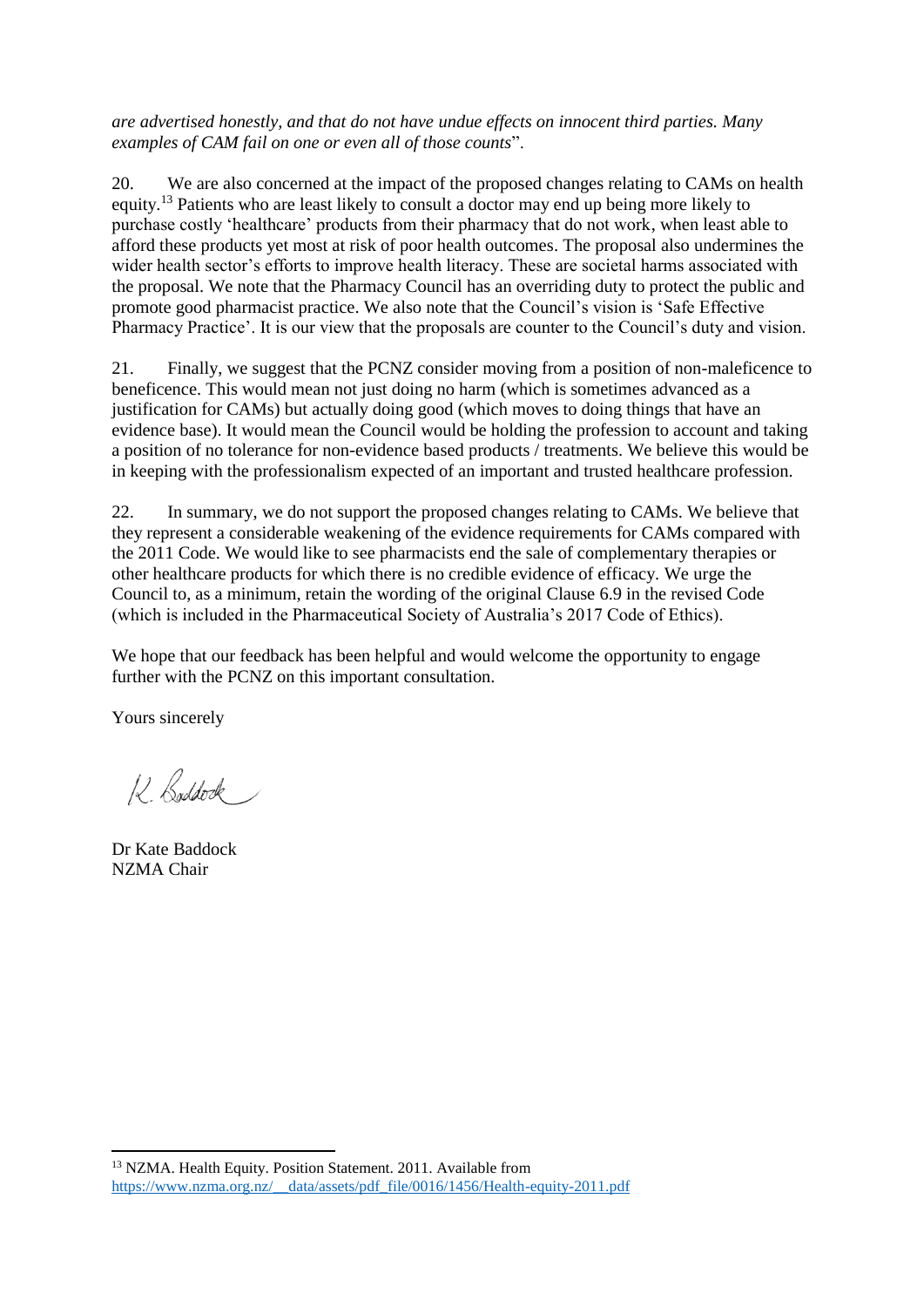# **Appendix: Pharmacy Council Complementary and Alternative Medicines -Statement and Protocol for Pharmacists (revised July 2017)**

## **Background information**

1. Complementary and alternative medicine (CAM) generally refers to a broad set of health care and medical practices (e.g. acupuncture, herbal medicine) that are not currently an integral part of conventional medicine. CAM is also increasingly referred to as 'integrative medicine' or 'integrative health'. CAM treatments are typically used by patients in addition to conventional medical treatments, but in some instances, people use them instead of standard medical treatments.

2. CAM also includes 'complementary medicines' (CMs) or 'natural health products' (NHPs). These are pharmaceutical-type products that typically originate from natural sources, such as herbal medicines, homoeopathic remedies, and dietary supplements, as well as preparations used in traditional medical systems, such as traditional Chinese medicine (TCM).

3. CMs/NHPs are available in a range of forms, including as manufactured, processed, formulated products, and as crude fresh or dried material, often supplied to patients following a consultation with a natural-health practitioner.

4. It is also important to recognise that Rongoā Māori (traditional Māori healing) is categorised within these products. However, it is important to recognise that there are associated rights for Māori with these materials that will need to be considered, that extend beyond other CMs or NHPs.

5. In New Zealand, CMs/NHPs currently are subject to only weak regulations. For the most part, herbal and homoeopathic medicines are exempt from the requirements of the Medicines Act, and most CMs/NHPs fall under the Dietary Supplement regulations (under the Food Act), which provides some restrictions on ingredients, does not allow therapeutic claims, and does not require products to meet pharmaceutical quality standards.

6. The proposed Natural Health and Supplementary Products Bill seeks to regulate low risk NHPs in New Zealand; it defines a natural health product according to how the product is consumed, its ingredients, and the type of health claim made for the product. The proposed Bill will not regulate natural-health practitioners.

7. Draft proposals state that the Bill will require several steps to be completed before marketing CMs or NHPs, which is likely to enable both retailers and patients to confirm product quality and provide access to acceptable scientific or traditional use evidence to support health claims.

8. As medicines experts, pharmacists are expected to provide accurate, unbiased information to patients on the quality, use, safety and effectiveness of all medicines, including CMs/NHPs.

9. Few therapies have attracted more debate and controversy than homeopathy.<sup>1</sup> Homoeopathy has caused much debate in scientific literature with respect to its plausibility and practice, and lack of definitive evidence of efficacy for homoeopathic remedies. Even so, many people, including some healthcare professionals, continue to use or practise homoeopathic medicine and advocate its safety and efficacy.<sup>2</sup>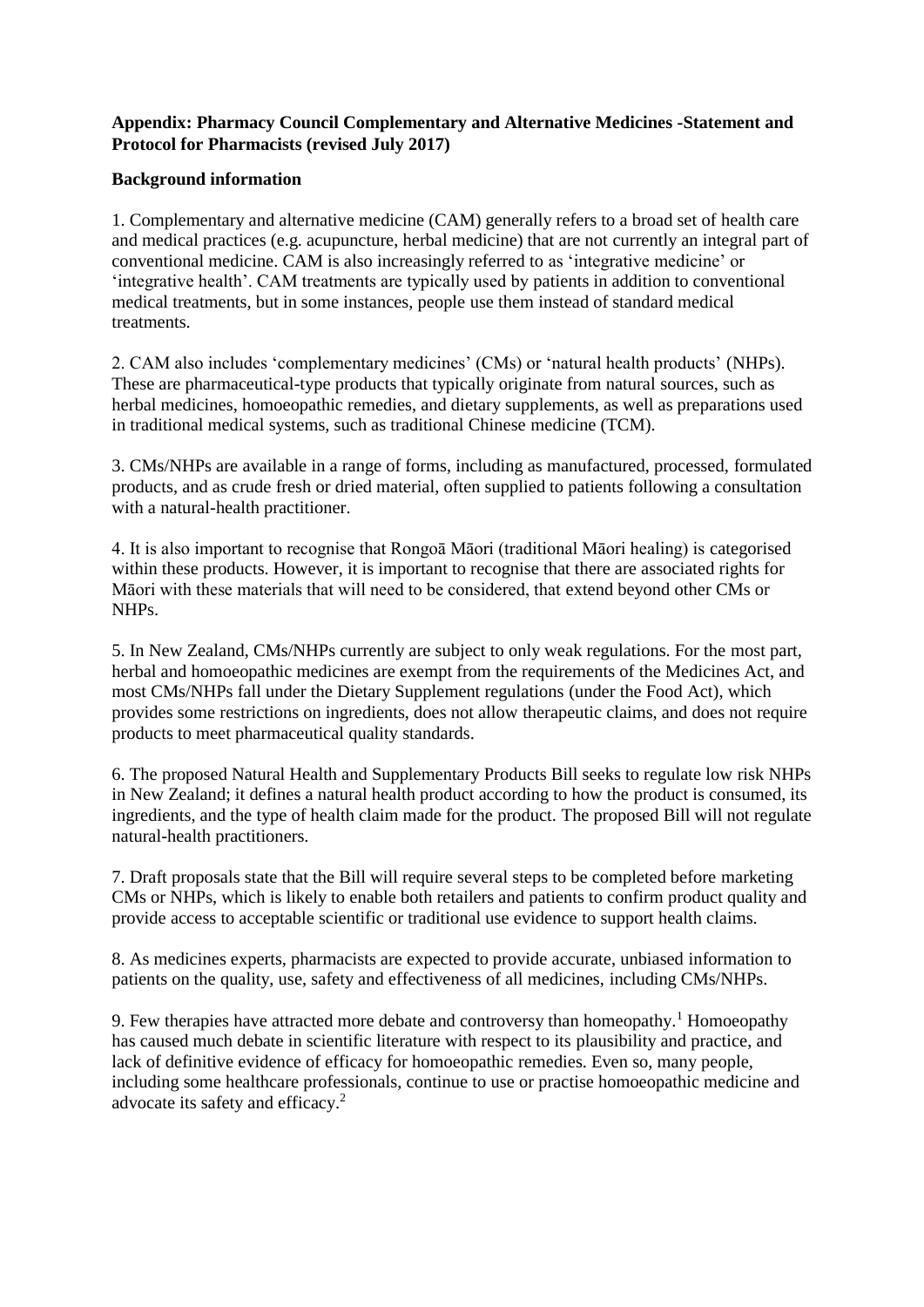# **Best Practice Expectations for Pharmacists supplying CMs or NHPs**

10. It is not the Pharmacy Council's (Council) purpose to endorse any particular CMs/NHPs or CAM treatment or practice; however, Council believes it is necessary that pharmacists have a basic knowledge of CAM and CMs/NHPs in order to engage with and advise patients appropriately. This also ensures pharmacists can meet their duty of care to patients and the profession.

11. Pharmacists should be able to counsel patients about the quality, general use, the current state of the evidence and any safety issues regarding CMs/NHPs, including their use and potential interactions with other medications. Where CMs/NHPs have demonstrated benefits for the patient and have minimal risk of harm, and where patients have made an informed choice and given their informed consent, Council does not oppose their considered use.<sup>3</sup>

12. The Pharmacy Council Code of Ethics requires that pharmacists maintain competence relative to their sphere of activity or scope of practice, which may include offering advice on treatments or medicines, including CMs/NHPs. Pharmacists selling or supplying CMs/NHPs must only recommend a product where they are satisfied of its safety, quality and effectiveness. They must explain the options available, including the risks and benefits, and assist patients in making informed decisions by providing relevant and independent information.

13. When supplying products or information about treatments/products that have no current evidence of proven efficacy pharmacists are expected to:

13.1 ensure that patients are informed about the degree to which treatments or products have been evaluated, and the degree of certainty and predictability that exists about their efficacy and safety

14. Pharmacists must advise patients when scientific support for treatment is lacking.

15. Pharmacists should be aware that some patients may stop using, or change their use of, prescription medicines if they think their health is improving due to their use of CMs/NHPs or CAM treatments. Patients should be encouraged to continue taking their prescribed medication, and to inform the prescriber of their use of CMs/NHPs. Where pharmacists encounter patients who are inappropriately self-treating with CMs/NHPs, they should provide appropriate advice and/or refer them to another health professional.

## **Steps that must be followed by pharmacists during consultations regarding complementary medicines/natural health products where a patient actively seeks advice or a CM/NHP is recommended.**

16. You must obtain a patient medical history that meets the standard of competence required for the profession and that collects information regarding the patient's current symptoms, medical conditions, previous and current therapies, particularly conventional prescription and nonprescription medicines, and CMs/NHPs. You must advise patients of the evidence-based conventional treatment options, as reflected by current knowledge.

17. During a patient consultation for CMs/NHPs, in order to assess whether supply is safe and appropriate for a patient you must:

17.1 ensure that the proposed product is sourced from a reputable supplier and that the patient is not likely to experience harm from its use